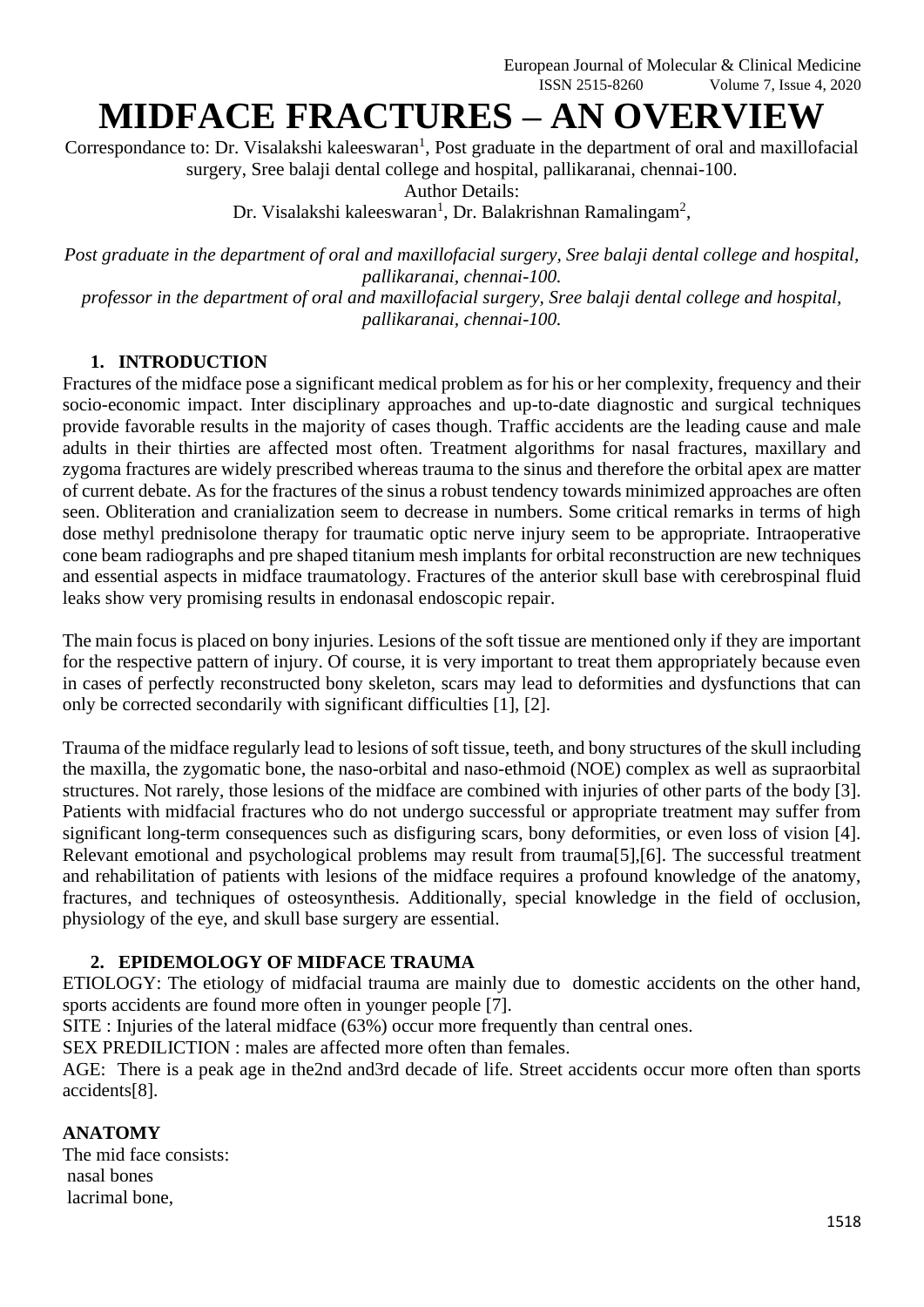ethmoid, sphenoid,

#### maxilla,

#### zygomatic bone and

palatine bone[9]. These aforementioned bones merge to the facial skull in a particular kind of light weight construction with typical frame work construction and reinforced trajectories (Figure 1).



**Facial Buttresses** 

The vertical trajectories, i.e. the supporting pillars of the midface are

- nasomaxillary buttress
- zygomaticomaxillary buttress and
- pterygomaxillary buttress

these buttresses are responsible for transmitting the masticatory forces to the skull base and the bony structures of the neurocranium.

The transversal trajectories of the midface are

- supra orbital bone margins
- infra orbital bone margins and
- the alveolar process of the maxilla

these offers resistance against horizontally transmitted forces

## **3. CLASSIFICATION OF MIDFACE FRACTURES**

- central midface
- lateral midface

# **CENTRAL MIDFACE:**

**1. Le Fort I fracture**

## **Other names: Guerin fracture, subzygomatic fracture , horizontal fracture, low level fracture and floating fractures**

FRACTURE LINE: extends from the piriform aperture through the zygomatico-maxillary crest to the maxillary tuberosity to fracture the pterygoid plates into lower  $1/3<sup>rd</sup>$  and upper  $2/3$ rds transversely.

The maxilla is separated from the skull in a horizontal plane above the teeth apices and the hard palate.

## **Clinical features of lefort 1:**

- swelling of upper lip and cheek
- ecchymosis in the maxillary buccal sulcus due to shearing of soft tissues or periosteal tear
- nasal block due to mucosal tear of maxillary or ethmoidal sinus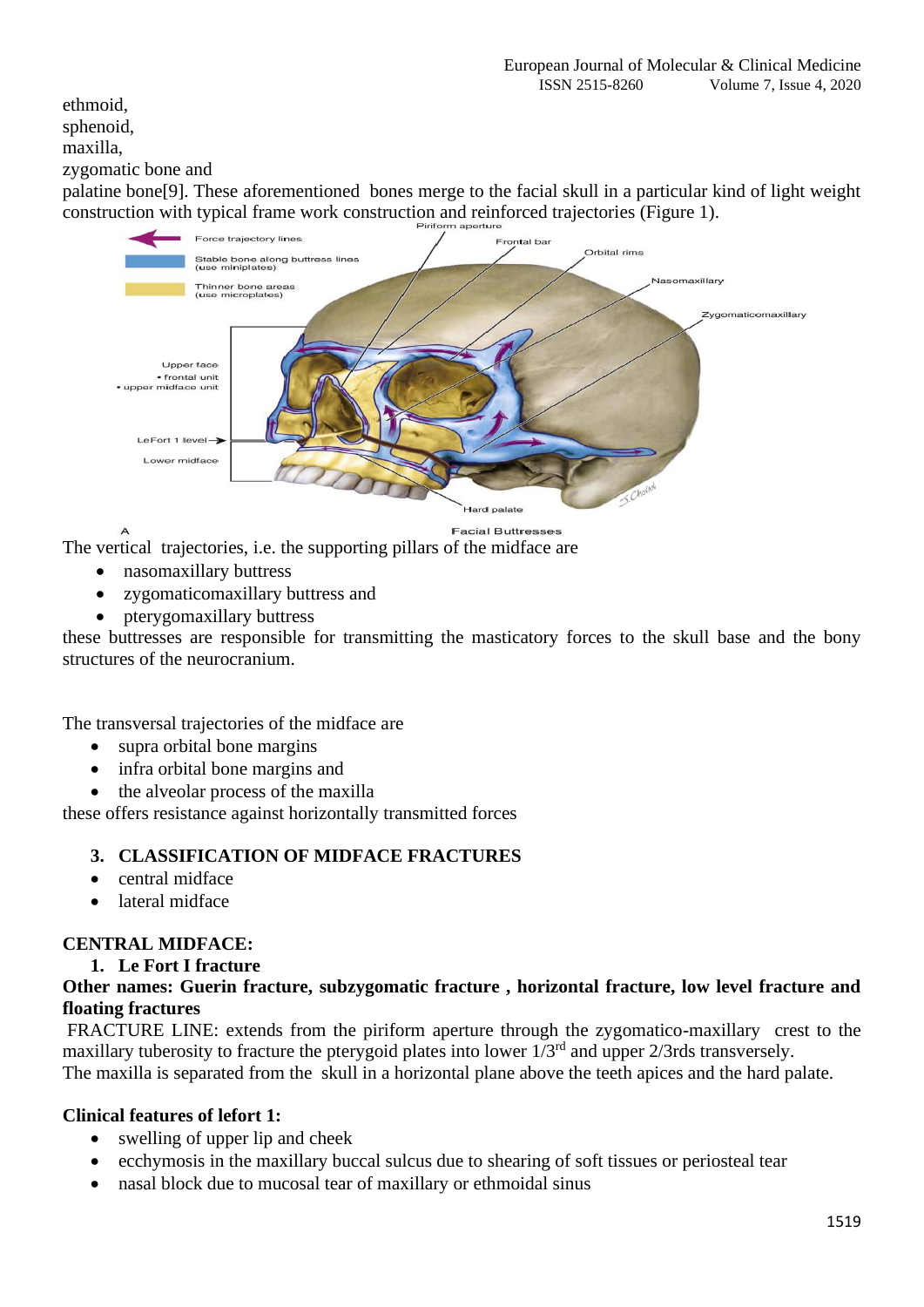European Journal of Molecular & Clinical Medicine ISSN 2515-8260 Volume 7, Issue 4, 2020

- *Guerin sign* b/l ecchymosis of the palate in the region of greater palatine foramen
- Occlusion- anterior open bite, posterior gagging of occlusion which is a severe threat to airway
- Palatal fractures which can be -alveolar, sagittal, parasagittal, para-alveolar, transverse and complex.
- Cracked pot sound on percussing the maxillary teeth
- Floating maxilla mobility of dentulous maxillary fragment
- Step deformity

#### **2. Le Fort II fracture**

#### **Other names: pyramidal fractures, subzygomatic fractures**

THE FRACTURE LINE : extends from the frontonasal suture via the fronto-maxillary suture through the lacrimal bone to the floor of the orbit. From there, it extends through the infra orbital margin via the facial wall of the maxillary sinus to the zygomatico maxillary crest. The further course of the fracture line extends around the maxillary tuberosity into the pterygoid process, from there through the perpendicular plate of the palatine bone and the medial wall of the maxillary sinus via the ethmoid to the medial orbital wall into the nasion. From the nasion, the fracture goes through the nasal septum in caudal direction and ends at the posterior edge of the vomer. The integrity of the orbit is destroyed in the context of such a pyramidal fracture [10].



#### **Clinical features of lefort 2 :**

- Gross oedema of middle third of face ballooning or moon facies
- Subcutaneous emphysema crepitus felt on palpation due to direct communication between the sinus wall and soft tissues of the face
- Telecanthus
- Epistaxis
- Epiphora
- B/L circumorbital / periorbital ecchymosis + oedema = racoon eyes
- Subconjunctival haemorrhage restricted to medial aspect
- Chemosis/oedema of conjunctiva
- CSF rhinorrhoea
- Step deformity at the infraorbital margin and nasofrontal junction
- Enophthalmos , restricted ocular mobility and diplopia
- Anaesthesia or paraesthesia of the cheek due to involvement of infraorbital nerve
- Retro positioning of whole maxilla and posterior gagging of occlusion
- Elongated appearance of the face
- When the maxillary alveolus is grasped anteriorly the midfacial skeleton moves as a pyramid and movement can be detected at the infraorbital margins and nasal bridge.

#### **3. Le Fort III fracture**

## **Other names: suprazygomatic fracture , craniofacial dysjunction , high level fracture**

THE FRACTURE LINE: extends from the naso frontal suture via the medial wall and the floor of the orbit to the inferior orbital fissure. From there, is fracture line extends through the lateral orbital wall to the zygomatico-frontal suture and through the zygomatic archs. From the nasofrontal suture, the fracture line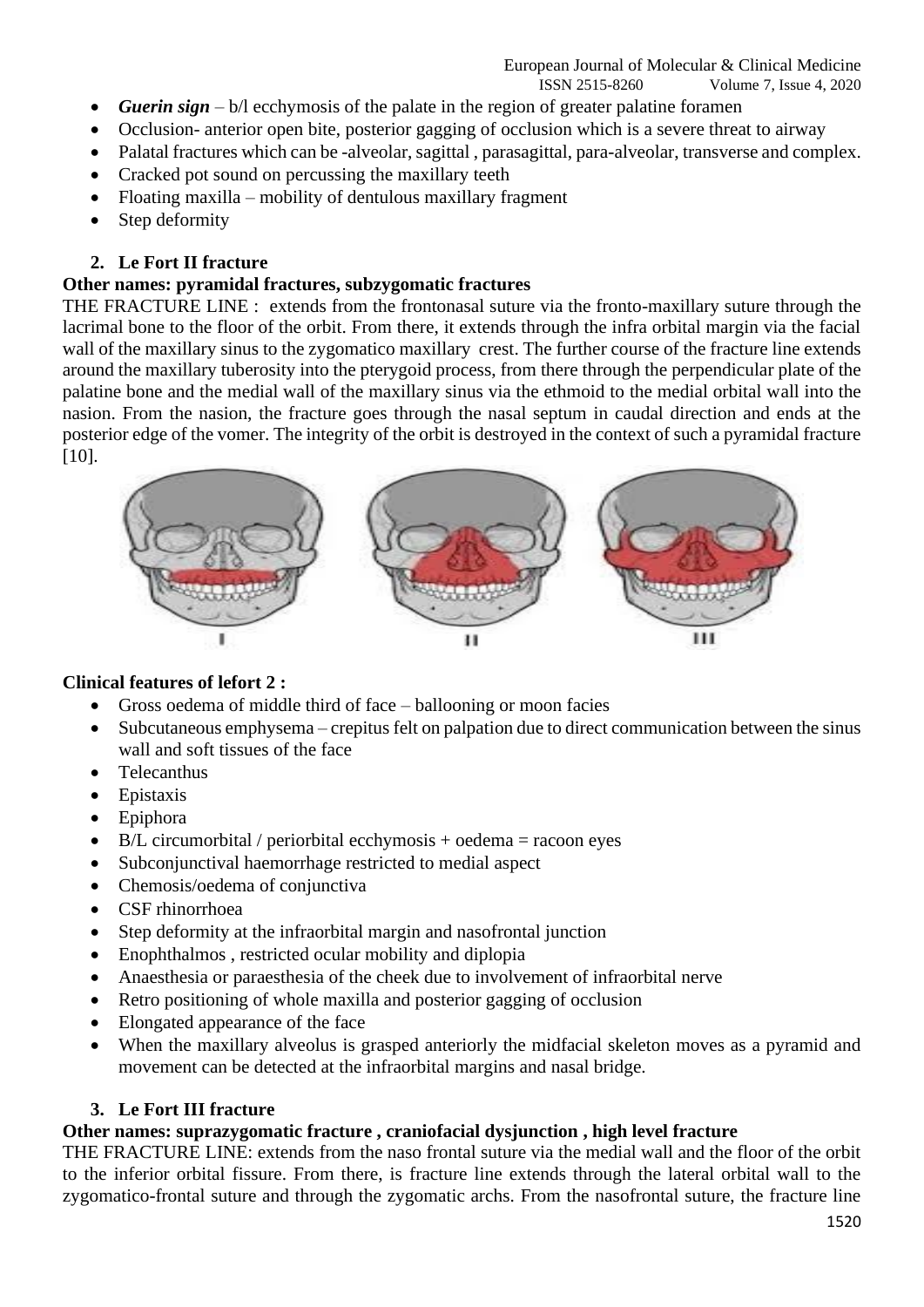ISSN 2515-8260 Volume 7, Issue 4, 2020 draws inside through the ethmoid and the lamina perpendicularis of the palatine bone to the pterygopalatine fossa. The pterygoid process is also fractured and the vomer can be severed at the transition of the sphenoid bone. In the context of Le Fort II and III fractures, the cribriform plate might be injured because of fractures in the area of the ethmoid bone leading to a possible CSF leak. The frontal and sphenoid bones may also be affected.

The facial skeleton is separated from the cranial skull.

# **Clinical features of lefort 3:**

- Racoon eyes
- Dish face deformity
- Lengthening of face
- Hooding of eyes due to alteration of the globe level due to damage to suspensory ligament of lockwood
- Enophthalmos, hypoglobus and diplopia
- CSF rhinorrhoea, otorrhoea
- Severe posterior gagging of occlusion
- Step deformity @ lateral orbital rims bilaterally, zygomatic arch and nasal bridge
- Posterior nasal bleed / pharyngeal bleed from nasopharyngeal tear
- Mobility of entire midfacial skeleton as single unit with simultaneous mobility felt at Fronto zygomatic suture and nasal bridge.



## **Surgical intervention**

Le Fort fractures are treated either in a closed or open reduction. The surgical treatment should be performed within atleast 2 weeks. The interval between 7 and 10 days is considered as optimal because at that time typically the swelling is clearly reduced [11].

| .                                                 |                                                                                                          |  |
|---------------------------------------------------|----------------------------------------------------------------------------------------------------------|--|
| <b>Incision/approach</b>                          | <b>Exposition/presentation</b>                                                                           |  |
| 1. TRANS<br>ORAL.<br>$/$ INTRA<br><b>APPROACH</b> |                                                                                                          |  |
| Superior vestibular sulcus incision (OSI)         | Le fort 1 level<br>Facial wall of maxillary sinus<br>Zygomaticoalveolar crest<br>Inferior nasal aperture |  |

#### **Approaches:**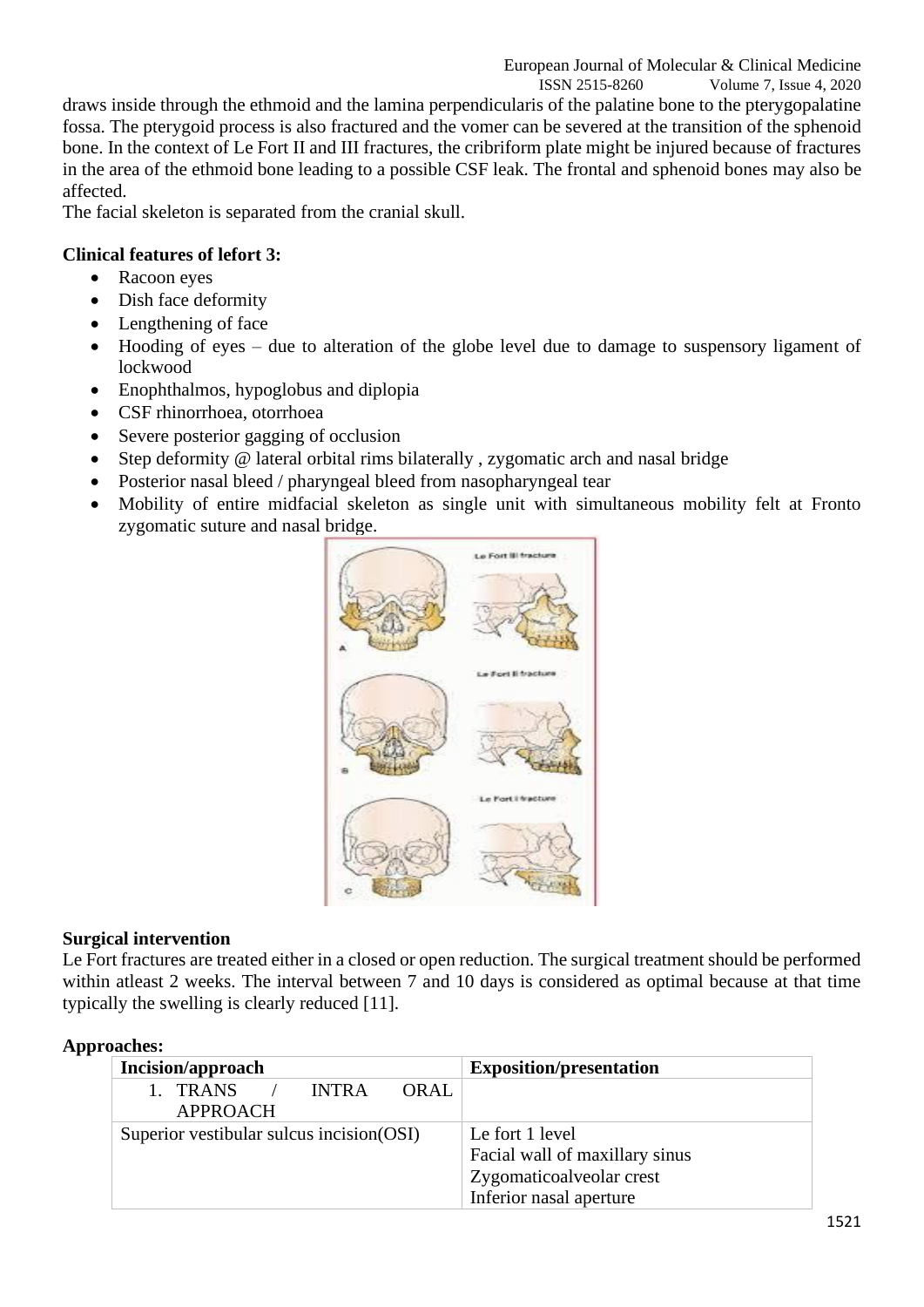|    |                                                     | ISSN 2515-8260<br>Volume 7, Issue 4, 2020                  |
|----|-----------------------------------------------------|------------------------------------------------------------|
|    |                                                     | Nasal floor and septum                                     |
|    | <b>CONJUNCTIVAL</b><br>2. TRANS<br><b>INCISIONS</b> |                                                            |
|    | A. Inferior fornix                                  | Inframedio orbital walls                                   |
|    | B. Trans/pre caruncular                             | Medial orbital wall                                        |
|    | C. Retro canthal                                    | Lateral orbital wall                                       |
|    | Combination of the above                            | Inferior circumference of internal orbit                   |
|    | Lateral canthotomy                                  | Inferior circumference of internal orbit 210°              |
|    | 3. INTRA NASAL                                      | Pterygoid cartilage                                        |
|    |                                                     | Septum                                                     |
|    |                                                     | Nasal bridge                                               |
| 4. | <b>TRANSCUTANEOUS</b>                               |                                                            |
|    | <b>ANTERIOR</b>                                     |                                                            |
|    | Sub ciliary                                         | Infraorbital                                               |
|    | Infra orbital incision                              | Medio inferio lateral orbital walls                        |
|    | Lateral eyebrow incision                            | Frontal bone pillar                                        |
|    |                                                     | Supero lateral orbit                                       |
|    | Modified<br>superior<br>blepharoplasty              | Frontal bone pillar                                        |
|    | incision                                            | lateral orbital wall                                       |
|    |                                                     | zygomatico sphenoid suture                                 |
|    | Glabella incision                                   | Frontal sinus                                              |
|    |                                                     | <b>Nose</b>                                                |
|    |                                                     | Supra orbital region                                       |
|    |                                                     | Medio superior orbital walls                               |
|    |                                                     | Ethmoid and medial canthal structures                      |
|    | <b>POSTERIOR</b>                                    |                                                            |
|    | Coronal incision                                    | Temporo parietal region                                    |
|    | With extension in pre or retro                      | infero orbital walls                                       |
|    | auricular direction                                 | Ethmoid and medial canthal structures                      |
|    |                                                     | Frontal sinus                                              |
|    |                                                     | <b>Nose</b>                                                |
|    |                                                     | Supra orbital region                                       |
|    |                                                     | Superior circumference of the internal orbit<br>about 300° |

## **Treatment**

The basic principle of treatment consists of an accurate, anatomically correct reconstruction and securing of the bony structures in all three dimensions.

*Closed reduction :* In cases of closed treatment, the dislocated fracture fragments are repositioned without exposing the fracture lines and after reduction they are fixed in their position by maxillomandibular fixation (MMF) and/or suspension wiring [12].

Technique of wire suspension is only rarely applied in today. INDICATIONS:

- The closed reduction by MMF and elastic tractions is regularly applied in minimally displaced le Fort fractures and in patients with reduced operability.
- The closed reposition can also be indicated in acute situations for reduction of bleedings and CSF leaks, especially in the context of severely dislocated Le Fort II and Le Fort III fractures.

maxilla has the tendency to deviate in distal direction because of the traction of the pterygoid muscles. Even MMF cannot safely inhibit that the maxillary deviation in distal position leading to class III malocclusion. The muscular forces can be strong enough to move the mandibular joints dorsally into the external articular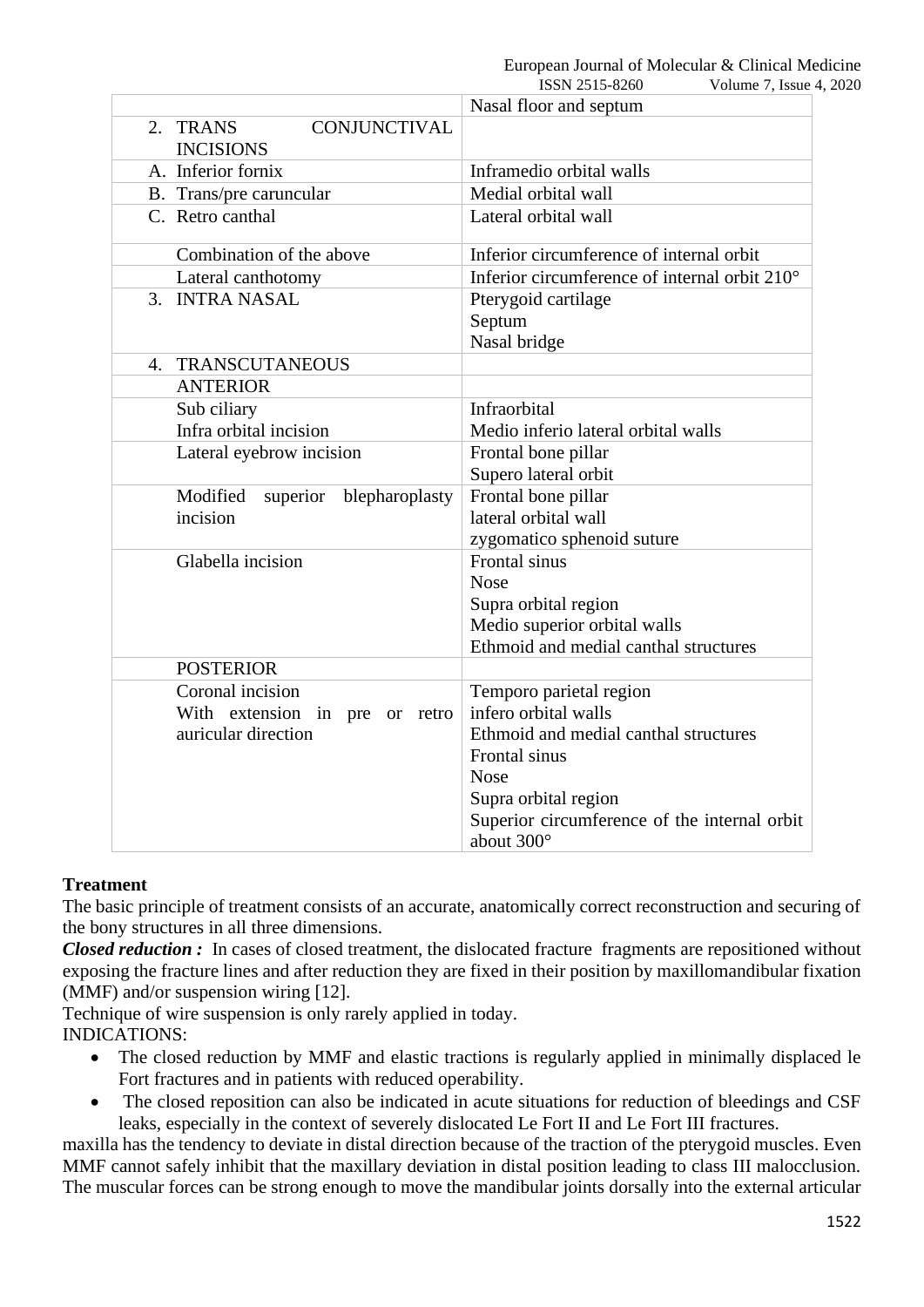European Journal of Molecular & Clinical Medicine

 ISSN 2515-8260 Volume 7, Issue 4, 2020 canal. Hence it is important to mobilize the midfacial fragment in a way that the maxilla is passively positioned in the correct position using Rowe's forceps, Stroh meyer's hook, and other mobilization instruments.

*Open reduction:* In cases of Le Fort I fracture, generally an intraoral incision to expose the fracture line is applied and the maxilla is stabilized after reposition in correct occlusion using 4 miniplates in the area of the anterior midfacial pillars (lateral to the piriform aperture, on the zygomatico-alveolar crest).

In case of larger bony defects following comminuted fractures, bone transplants have to bridge the defects in the area of the trajectories.

In Le Fort II fractures, the fracture lines are exposed in the area of the zygomatico-alveolar crest, in the area of the orbital rim, and if needed also in the area of the naso frontal region and fixed by means of miniplates. Intraorally, the fracture area is reached via the maxillary buccal vestibular incision and the infraorbital edge is exposed via different trans facial or transconjunctival incisions. The nasofrontal region can be exposed by trauma given access, an incision in the area of the glabella, or the coronal incision. surgical treatment of a dislocated Le Fort II fracture consists of the exposing fracture areas, reduction and fixation using osteo synthetic plates. Finally the occlusion has to be verified. for surgical treatment of Le Fort III fractures, the facial skull in the naso frontal and zygomatico-frontal area must be secured to stable bony structures of the neurocranium after reposition [13]. For the correct sagittal position of the mid face there construction of the zygomatic bone structures is of great significance. For exposition and osteosynthesis in these areas, a coronal access may be required.

# **5. LATERAL MIDFACE**

## **Fractures of the zygomatic bone**

zygomatic complex fractures are frequent because of the prominence of the zygomatic bone. They result from direct trauma to the zygoma.

Etiology : Among the most important origins of trauma, violence and traffic or sports accidents are more common [14].

Types: Depending on the direction of the impact vector, rotation and/or caudal and dorsal dislocation of the zygoma results [15].

Direction of dislocation: The dislocation of the zygoma occurs in direction of the impact and then secondarily due to traction of the masseter muscle [16].

Fracture line: In cases of isolated zygomatic bone fractures, the fracture line extends through the zygomatico-frontal suture along the lateral orbital rim and from there in caudal direction along the lateral

and anterior orbital floor to the infraorbital edge. From the infraorbital edge the fracture line passed through the anterior wall of the maxillary sinus and in general through the infra orbital foramen to the

zygomatico-alveolar crest. From there, the fracture line reaches the inferior orbital fissure cranial to the lateral and posterior wall of the maxillary sinus. The greater wing of sphenoid at the zygomatico sphenoid suture is involved as well [17] as the zygomatic arch. The orbital floor is nearly always affected in cases of

fracture of the zygomatic bone. After an impact of high violence, also a comminuted fracture of the zygomatic complex may result and parts of the zygomatic bone may dislocate into the maxillary sinus.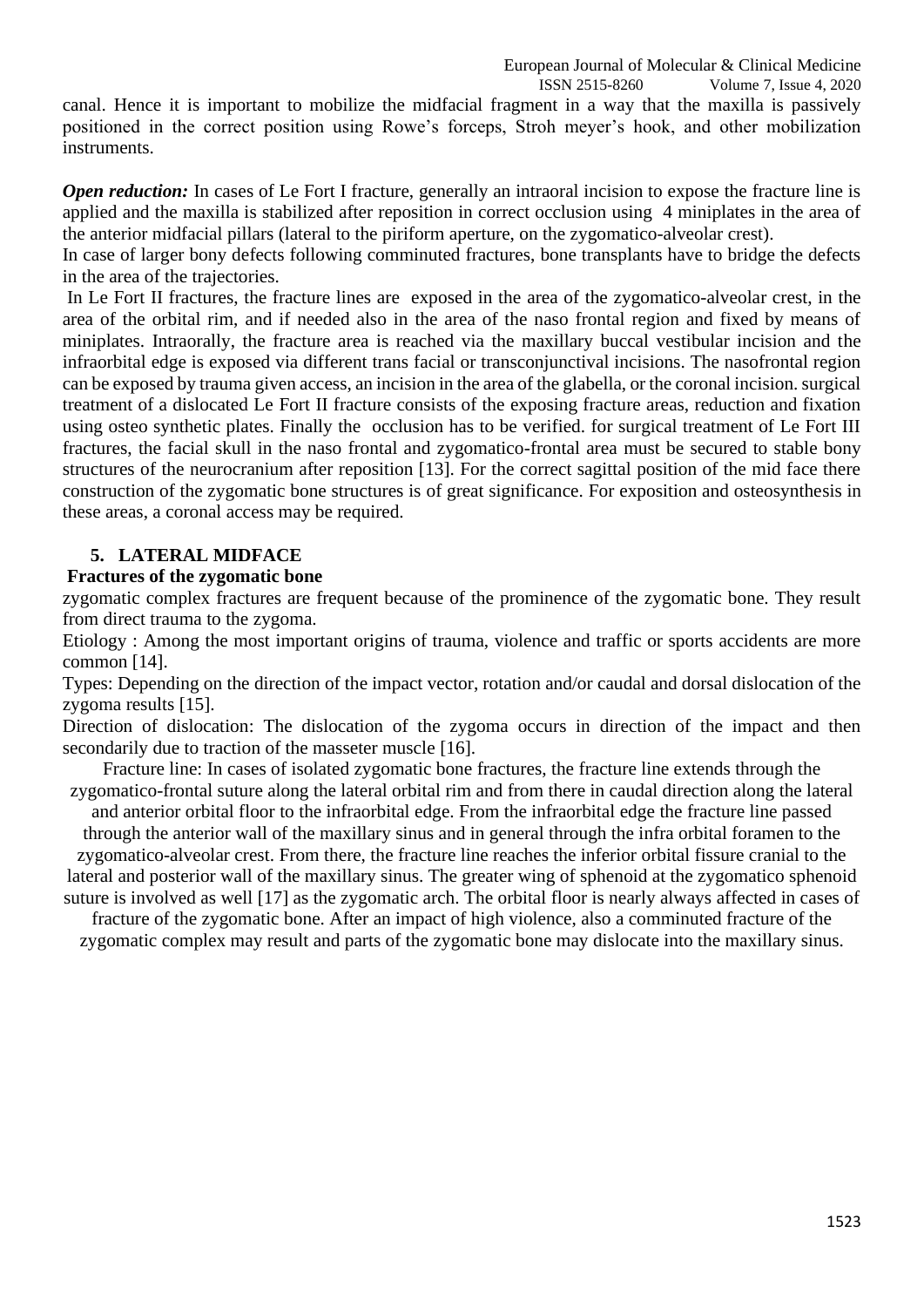

# **Clinical symptoms**

The symptoms depend largely on the pattern and the extent of the fracture of the zygomatic complex.

- pain
- buccal swelling
- flattening of the zygomatic prominence
- peri orbital ecchyosis and hematoma
- hyposphagma
- epistaxis
- subcutaneous emphysema in the region of cheek and orbit
- palpable step in the area of orbital rim
- disturbed sensitivity in the area of infra orbital nerve(hypoesthesia, anaesthesia , paraesthesia)
- impaired eye movement
- diplopia (mainly in up gaze)
- enophthalmos
- impaired vision
- impaired opening of mouth

## *Points to remember*

The patient should be informed as soon as possible that he must not blow his nose because it may lead to emphysema due to laceration of the mucosa of the maxillary sinus and increased pressure in the paranasal sinuses. The emphysema can extend via the neck into the mediastinum. The emphysema is clinically relevant especially because of the massive swelling of the soft tissue that makes initial examination of the eye difficult and leads to delayed surgery. Usually it is completely absorbed during the first postoperative days though. It may be of highest clinical relevance to early detect neurological and ophthalmological complications that require immediate surgical intervention.

The zygomatic complex is involved in the bony structures of the orbital floor, the infraorbital rim, and the lateral orbital funnel. Hence, each zygomatic bone fracture may damage the eye. So it is essential to perform primary careful examination of vision. The spectrum of lesions of the eyes reaches from injury of the globe and the eye muscles to lesions of the optic nerve with associated blindness.

## **Surgical indications**

In case of non-dislocated zygomatic bone fractures without functional disorders, there is generally no need for surgical therapy.

Frequently, fractures of the zygomatic complex lead to impairment of the infra orbital nerve which can be temporary or permanent. The nerve can be damaged directly because of the trauma or by pinching in its bony canal when the fracture passes through the infraorbital foramen and if fragments are dislocated. In case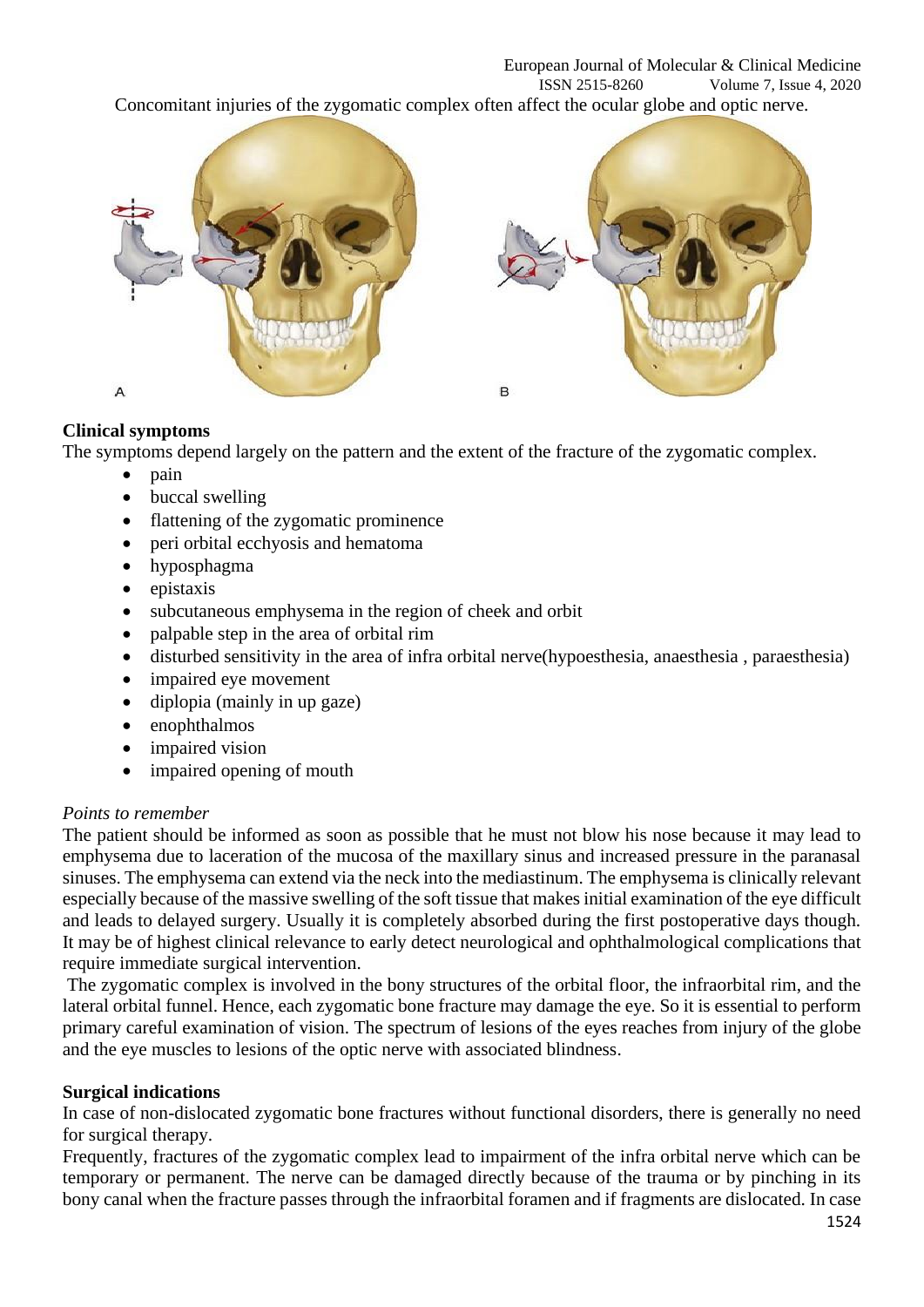ISSN 2515-8260 Volume 7, Issue 4, 2020 of non-dislocated fractures of the zygomatic bone after direct violent trauma, there is explicitly no indication for surgery because the exposition of the fracture could lead to further damage of the nerve. In case of suspected pinching of the infraorbital nerve caused by dislocated bone fragments, there is an indication for surgery, however, also closed reposition of the zygomatic bone complex may be possible [18]. The involvement of the zygomatic arch and according dislocation in medial direction can lead to an impairment of the coronoid process of the mandible and thus to impaired opening of the mouth. In those cases, a clear indication for open or closed reposition of the fractures is given.

According to "AO Surgery Reference" guide of the AO foundation Osteosynthesis of zygomatic bone fractures is classified as 1-point, 2-point, 3-point, and 4-point fixation.

## *1-point exposition and fixation*

*Indications:* separation of the zygomatico-frontal suture and intact orbital floor. Not comminuted, simple fractures of the zygomatic complex may be sufficiently fixed with only one miniplate.

*Access:* an intra oral approach with good overview and control of the zygomatico - alveolar crest and the infra orbital rim.

The 1-point fixation is controversially discussed in the area of the zygomatico-frontal suture. From a biomechanical point of view, a fixation seems to be reasonable because it gives resistance to the traction forces of the masseter muscle. On the other hand, the internal aspect of the lateral orbit (zygomaticosphenoid suture) must be exposed for good control of the result.

## *2-point exposition and fixation*

Beside visualization of the zygomatico-alveolar crest, the exposition of the lateral orbital rim together with the zygomatico-sphenoid suture is useful. The exposition of those two points allows a good control of the correct 3-dimensional reposition of the zygomatic bone as well as a stable osteo synthetic fixation. Alternatively to the lateral orbital rim, the infra orbital rim can be exposed as second point and stabilized by means of a plate.

*3-point exposition and fixation* For 3-point fixation, the lateral orbital rim, the infra orbital edge, and the zygomatico- alveolar crest are exposed and stabilized by means of osteosynthesis. The exposition of 3 points allows a reliable control of the 3-dimensional position of the zygomatic bone and at the same time a stable fixation of osteo synthesis of all 3 fractured areas. Besides a good control of the zygomatic bone, treatment of a fracture of the orbital floor may be an indication of 3-point exposition.

## **Isolated zygomatic arch fractures**

Fractures of the zygomatic arch that are associated with fractures of the zygomatic complex are treated in the context of repositioning and fixation of the zygomatic bone[19].Isolated fractures of the zygomatic bone have different appearances. M-or V-shaped impression. Generally those fragments remain stable without further fixation. For the closed repositioning, also a transoral (according to Keen) or a temporal procedure (according to Gillies) can be chosen. If the repositioned zygomatic arch is likely to sink back into the dislocated position, an attempt is possible to stabilize the zygomatic arch in its position by means of an external splint to which the zygomatic fragments are fixed with deep sutures. An external splint that is fixed of the repositioned zygomatic arch also protects the fracture area. It is helpful to assess the result of repositioning to perform intra operative radiological 3D controls. More complex and very instable fractures of the zygomatic arch may require an open exposition of the fracture and osteosynthesis.

# **6. REFERENCES:**

- [1] MaierH, TischM, Lorenz KJ, Danz B, Schramm A. Penetrating injuries in the face and neck region. Diagnosis and treatment.HNO.2011Aug;59(8):765-82.DOI: 10.1007/s00106-011-2349-1
- [2] Frodel JLJr. Avoiding and correcting complications in peri nasal trauma.FacialPlastSurg.2012Jun;28(3):323-32.DOI: 10.1055/s-0032-1312697